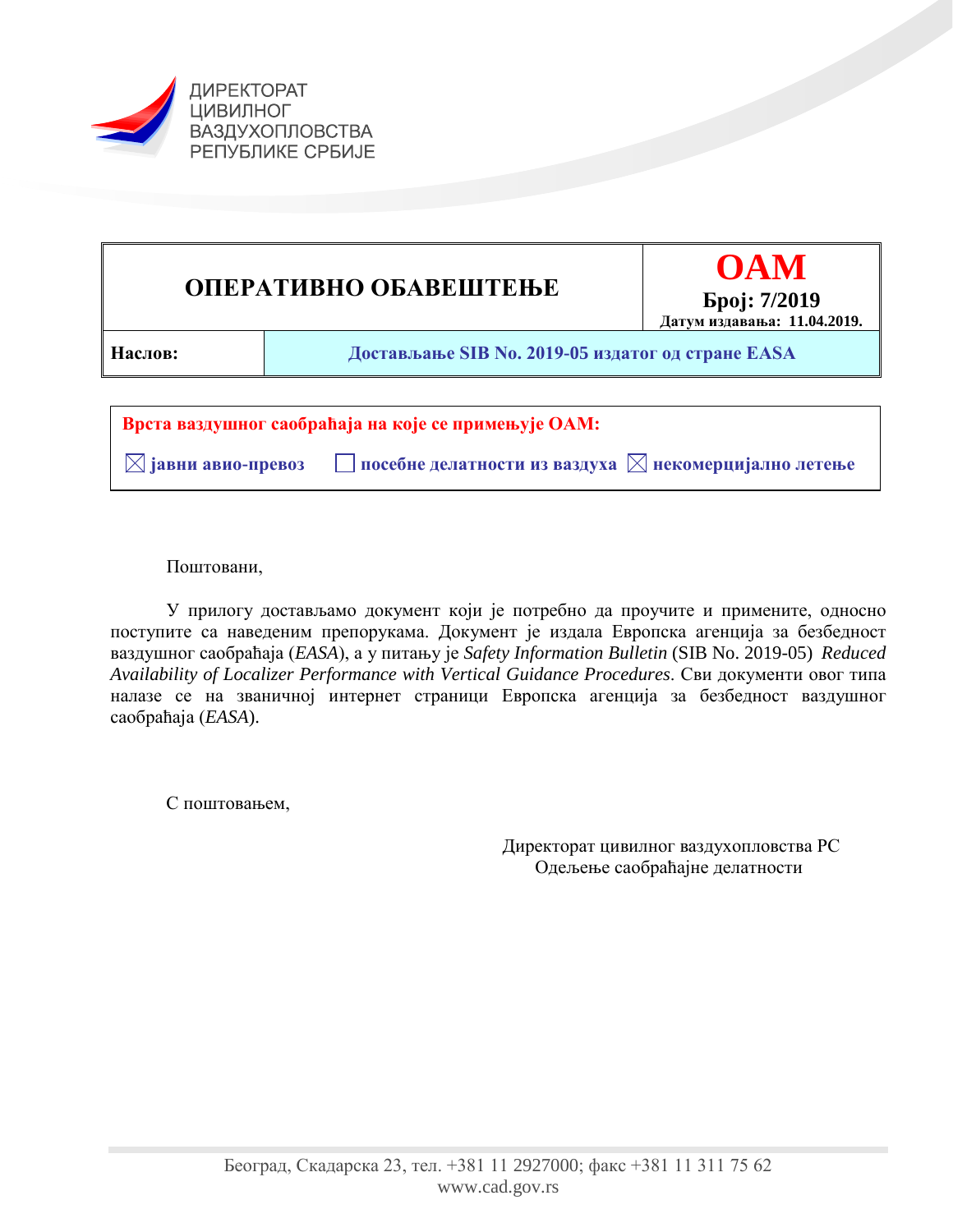

**Safety Information Bulletin Airworthiness - Operations SIB No.: 2019-05 Issued: 13 March 2019**

# **Subject: Reduced Availability of Localizer Performance with Vertical Guidance Procedures**

## **Ref. Publications:**

- Rockwell Collins Operator Service Bulletin (OPSB) 0188-18 [reference 523-0825479-001117] original issue dated 07 June 2018.
- Rockwell Collins Service Bulletin (SB) GPS-4x00( )-34-15 [reference 523-0825395-101000] Revision 1 dated 08 November 2018.

#### **Applicability:**

All operators, Type Certificate (TC) and Supplemental Type Certificate (STC) holders of aircraft types fitted with Collins Aerospace (formerly Rockwell Collins) Global Positioning System (GPS) receiver GPS-4000S, Part Number 822-2189-100, mod 14 or less, all serial numbers up to 4FLKRB inclusive.

#### **Description:**

EASA has been made aware that Rockwell Collins GPS-4000S receiver may lose lock on the European Geostationary Navigation Overlay Service (EGNOS) satellite and then operate in GPS navigation mode without applying EGNOS corrections, as described in the Rockwell Collins OPSB 0188-18. The GPS receiver reversion to GPS navigation mode may result in the interruption of any LPV (Localizer Performance with Vertical guidance) or RNP APCH (Required Navigation Performance – Approach) approach using GNSS/SBAS (Global Navigation Satellite System / Satellite-based Augmentation System) geometric altitude as a source of altitude.

The issue will therefore affect the availability and the continuity of the navigation system for LPV approaches and for RNP APCH approaches using GNSS/SBAS geometric altitude. There are no means to determine the quantitative impact, and thus the continuity requirements for these approaches may no longer be met.

At this time, the safety concern described in this SIB is not considered to be an unsafe condition that would warrant Airworthiness Directive (AD) action under Regulation (EU) [748/2012,](https://eur-lex.europa.eu/LexUriServ/LexUriServ.do?uri=OJ:L:2012:224:0001:0085:EN:PDF) Part 21.A.3B, nor warrant the issuance of an operational directive under Regulation (EU) [965/2012,](https://eur-lex.europa.eu/LexUriServ/LexUriServ.do?uri=OJ:L:2012:296:0001:0148:EN:PDF) Annex II, ARO.GEN.135(c).

#### **Recommendation(s):**

EASA recommends that all affected operators ensure their flight crews are aware of the risks and are ready for an alternate non-SBAS approach, when planning to perform an LPV approach or an